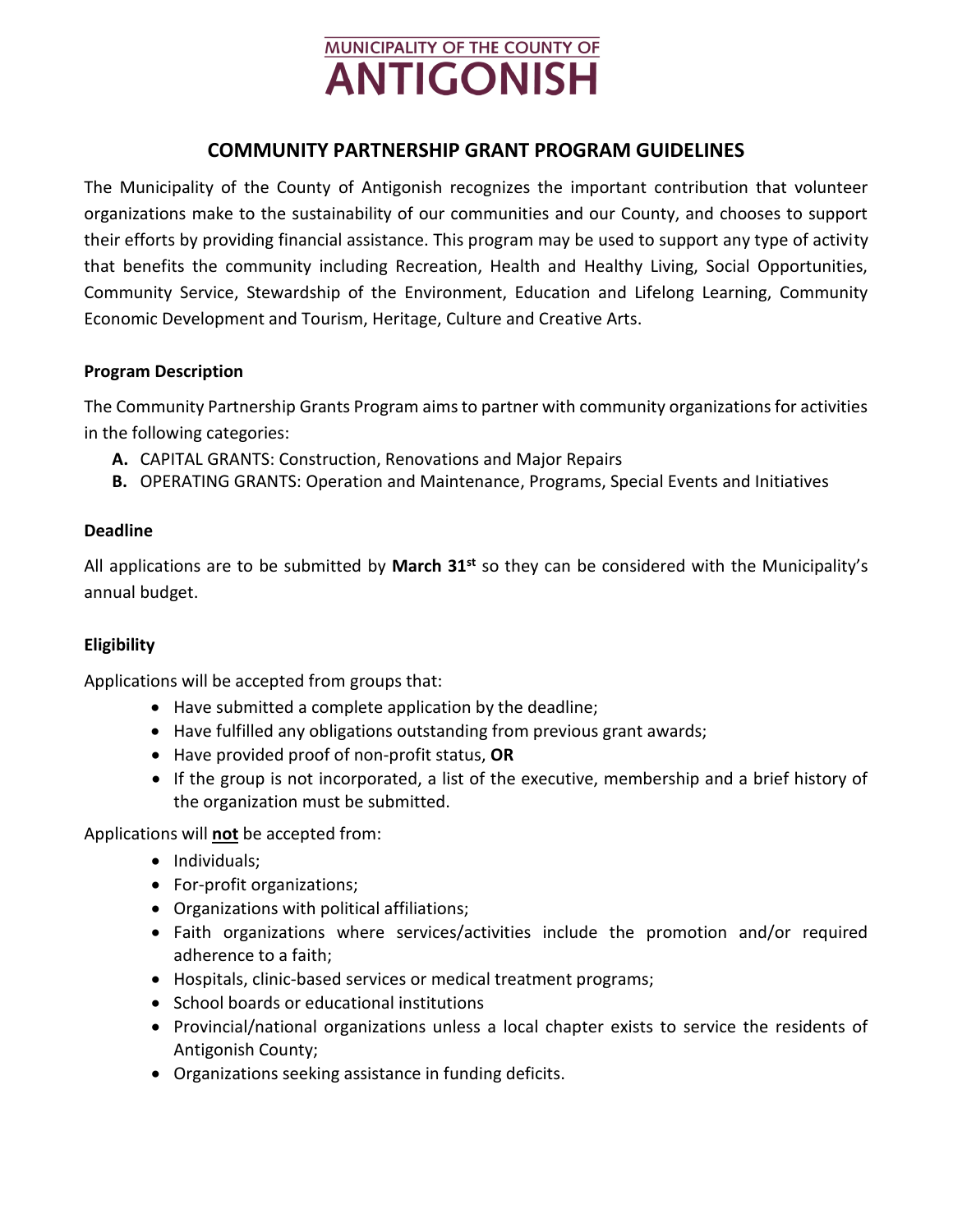# **MUNICIPALITY OF THE COUNTY OF ANTIGONISH**

Priority will be given to community organizations that provide programs or services within the Municipality, or to a significant number of residents of the Municipality.

All grant applicants shall demonstrate financial need to receive funding and show other revenue sources (such as other partners, membership dues fundraising etc.)

Funding requests for grants are considered for one fiscal year at a time.

In the case of capital construction, renovation or major repair projects, applicants must own or have a long term lease to the property or other acceptable form of written agreement with the land owner.

## **CAPITAL GRANTS: Construction, Renovation and Major Repairs**

This category refers to projects which involve construction of a new indoor or outdoor community facility, or renovations or major repairs to an existing one. Eligible applicants may apply for up to one third (1/3) of the total cost of the project to a maximum of \$20,000.

### **OPERATING GRANTS: Operation and Maintenance, Programs, Special Events and Initiatives**

This category refers to:

- Applications for assistance with the costs of operating and maintaining indoor or outdoor community facilities which provide services and benefits to the residents of Antigonish County.
- Applications for assistance with providing ongoing programs or services for the benefit of the community.
- Applications for assistance to help offset the costs associated with hosting a special event or festival.

## **Application Procedure & Checklist**

Applications for either of the above categories must be submitted using the Community Partnership Grant application form, and must include all additional materials listed on the form. Such applications will be considered on a case by case basis and are subject to budget availability.

All applications must include:

- The completed application form.
- A financial statement for the organization, which includes all current funds, surpluses, reserves and revenue sources for the organization. The application must explain why, any reserves, surpluses or other funds will not be applied to the current project or program. (e.g. Designated for another project, or investments for the purpose of annual income, etc.);
- Annual operating budget
- Proof of incorporation, or alternatively, consideration may be given if the group is not incorporated. Please include a list of executive, membership and a brief history about the organization.